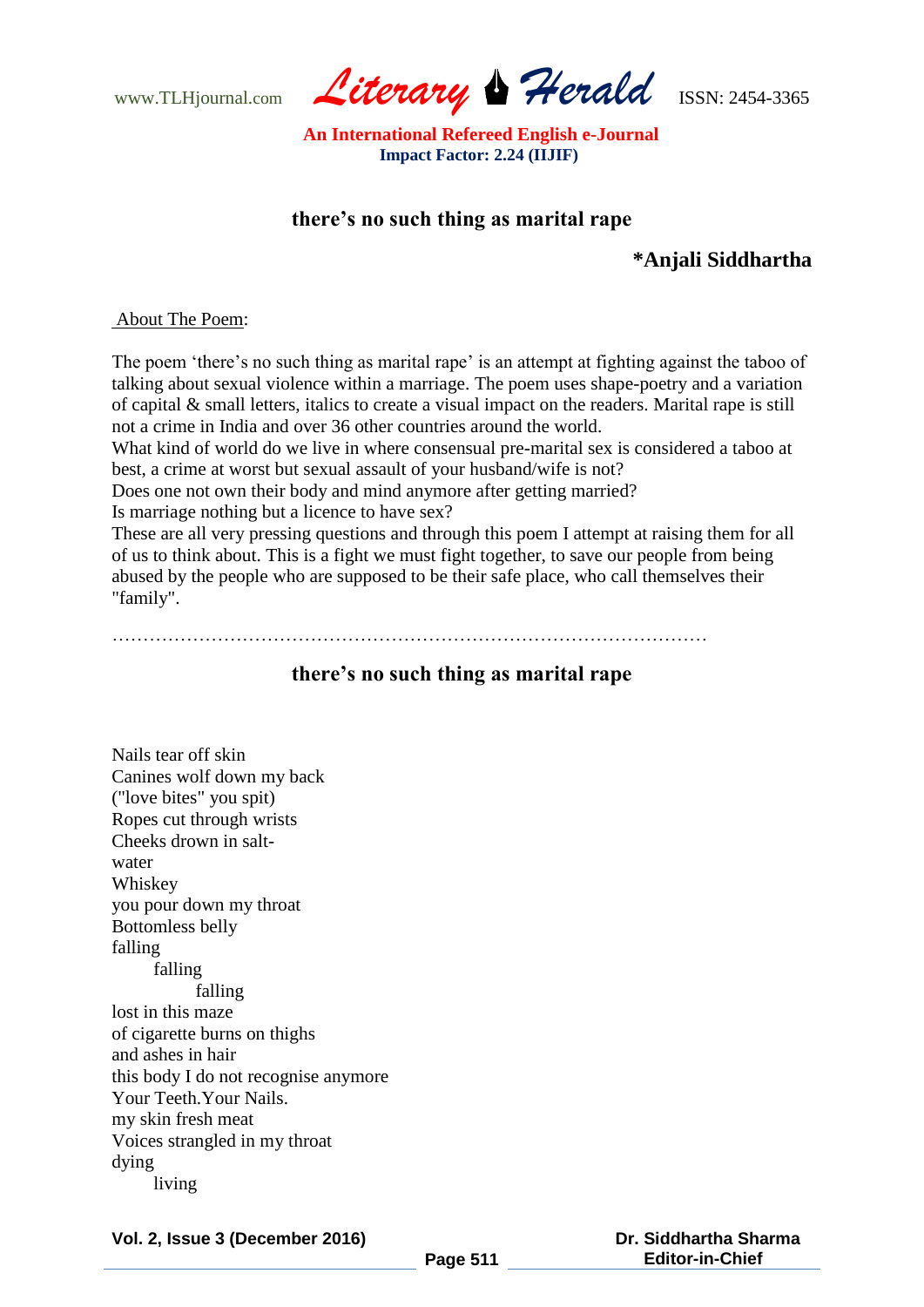www.TLHjournal.com *Literary Herald*ISSN: 2454-3365

 **An International Refereed English e-Journal Impact Factor: 2.24 (IIJIF)**

dying

*outside i smile. marriage is sacred. repeat. this body not mine. lips ashtray. skin to be sacrificed.* 

"He loves you", they say

*Right.*

- there's no such thing as marital rape

### **Wildflowers**

# **Anjali Siddhartha**

About The Poem:

The poem 'Wildflowers' is an attempt at defying the overwhelming negative body-image issues manifested in young women by the capitalistic attitude practised by our media. This is a small step towards creating a healthy accepting world for our young people to grow in. Let's say yes to body positivity!

………………………………………………………………………………….

# **Wildflowers**

| in a world full |  |
|-----------------|--|
| of perfectly    |  |
| manicured       |  |
| roses,          |  |
|                 |  |
| it takes        |  |
| courage         |  |
| to be a         |  |
| wildflower      |  |
|                 |  |